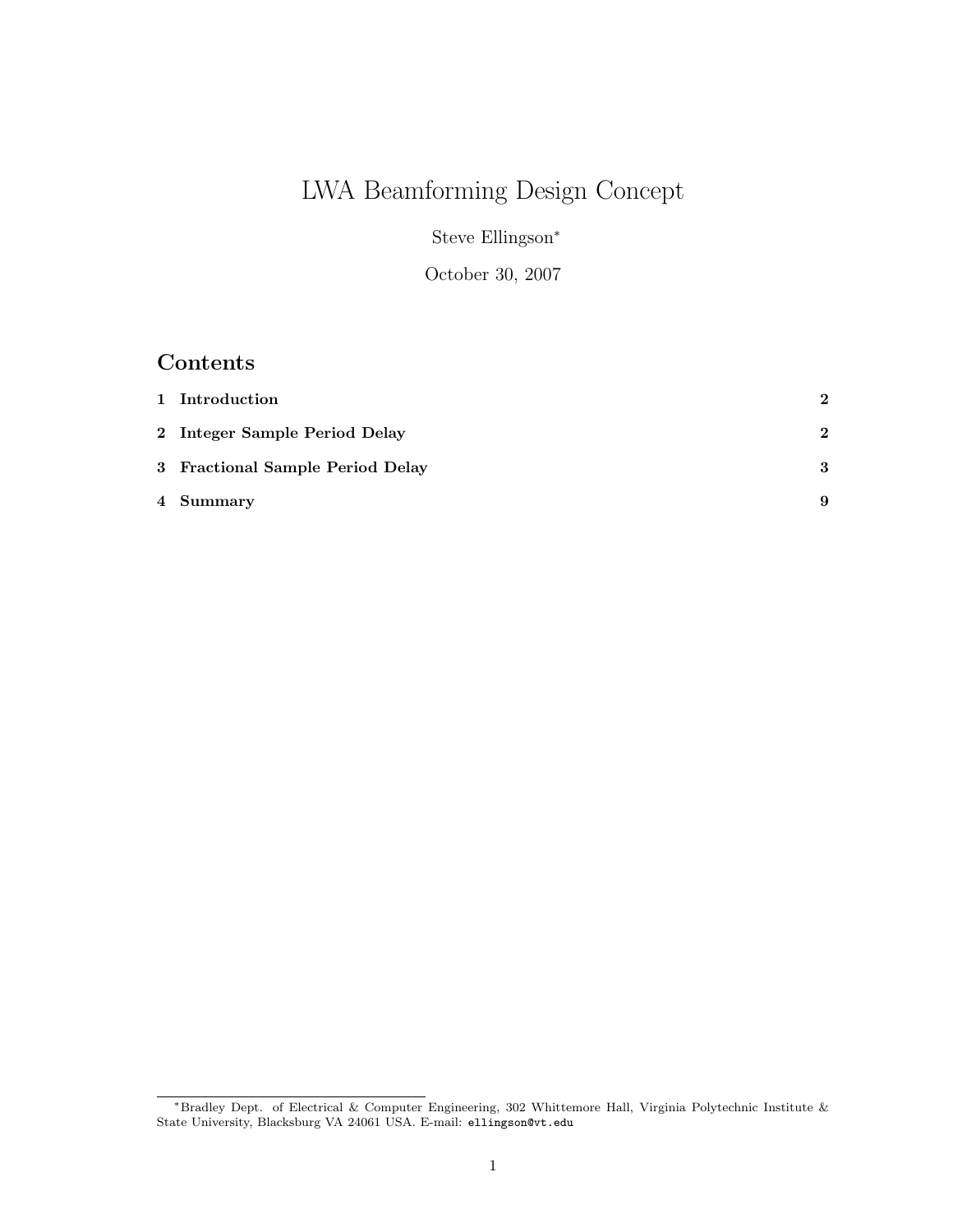#### 1 Introduction

This document presents a design concept for LWA beamforming. Context for this work can be found in the Station Architecture document [1], currently in Version 0.6. Also relevant is LWA Memo 101 [2], which describes the sample rates and formats assumed here. LWA beamforming occurs in the beamforming unit (BFU) subsystems, with each BFU responsible for accepting raw polarizations from all antennas in the station, and outputting a single full-bandwidth (10-88 MHz sky frequency) beam in two calibrated orthogonal circular polarizations. The beamforming will be essentially of the "delay and sum" variety, where the signal from each antenna is delayed by an appropriate amount and then summed to generate the desired beam. Conversion of the raw, nominally-linear antenna polarizations into calibrated orthogonal circular polarizations occurs just prior to summing. The theory for accomplishing the latter is described in [3]. The design concept is summarized in Section 4.

#### 2 Integer Sample Period Delay

As described in [1] and [2], the DIG subsystem will include a FIFO intended (primarily) to equalize delays due to unequal cable lengths. Let us assume that the maximum excess length of a cable is equal to  $0.5D$ , where D is the station diameter. Assuming a typical group velocity of 0.67c, where c is the speed of light in free space, the maximum excess delay to be equalized in the DIG subsystem is about  $(2.5 \text{ ns/m})D$ . Assuming  $D = 100 \text{ m}$ , this gives 250 ns. Given a ADC sample rate of 196 MSPS, the sample period is 5.1 ns and therefore a FIFO of length 50 is required to equalize excess cable-induced delays. Also, note that the equalization may include errors of magnitude up to the sample period, 5.1 ns.

The delay portion of the BFU must introduce the additional delay required required for beamforming, and must take into account the quantization error remaining from the DIG's attempt to equalize the cable delays. The scheme for doing this consists of a FIFO to introduce the coarse delay followed by a FIR filter to introduce the remaining (fine) correction. It is desirable to partition the delay processing in this way, as opposed to simply using a FIR filter without a preceding FIFO, as this minimizes the required length of the FIR filter. Per [1] and [2], the sample rate within the BFU is 98 MSPS with a corresponding sample period  $T \approx 10.2$  ns.

We first determine the required length of the BFU FIFOs. The minimum and maximum possible geometrical delays for beamforming assuming the cable delays are equalized are zero and  $D/c \approx 333$  ns, respectively. 333 ns corresponds to a FIFO of length 33, and the maximum residual error due to this operation will be 10.2 ns.

At this point, the total maximum excess delay error will be equal to the sum of the excess delay errors from introduced by the DIG and BFU FIFOs, which is  $5.1 \text{ ns} + 10.2 \text{ ns} = 15.3 \text{ ns}$ . First, note we can reduce the maximum error to 5.1 ns by increasing the length of BFU FIFO by one, to 34. Thus, the delay-generating FIRs of the BFU are required to equalize a delay anywhere in the range 0 to 5.1 ns.

Before continuing to a discussion of the design of this FIR filter, it is perhaps appropriate to justify the need for equalization of delay errors of this magnitude. 5.1 ns corresponds to a transversed distance of 1.53 m in free space, which corresponds to 45% and 5% of a wavelength at 88 MHz and 10 MHz, respectively. This corresponds to phase errors equal to 162◦ and 18◦ , respectively. Although a proper requirement for these errors is not available, it is the judgement of the author that these errors are unacceptable. For example, such errors can be expected to significantly increase sidelobe levels. For the purposes of this document, it is assumed that the maximum acceptable phase error at any given frequency is 10<sup>°</sup>, and that error magnitudes  $\leq 1$ <sup>°</sup> are preferred. One way to justify a goal of 1° is from the perspective of RFI mitigation: a 1° error in phase limits null depth to about 30 dB. Another (admittedly weaker) justification is based on experience that sensing and correction of errors to precision better than  $1°$  in phase (or to better than  $1%$  for any parameter) is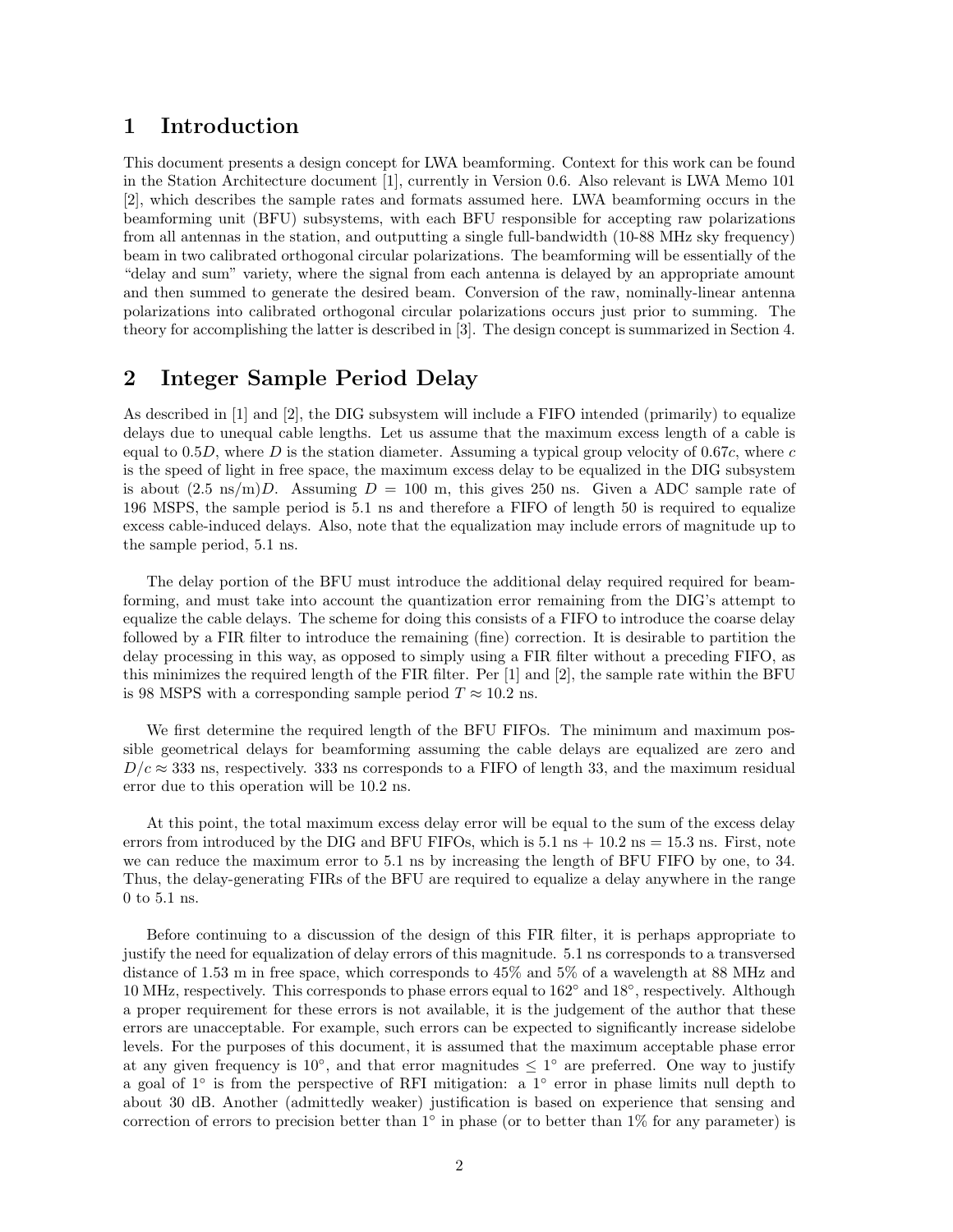quite difficult at low signal-to-noise ratios. Thus attempts to achieve accuracy better than this may not be productive, since (for example) calibration may not be sufficiently accurate to exploit this accuracy.

#### 3 Fractional Sample Period Delay

We established in the previous section the requirement for a FIR filter running at the BFU sample rate of 98 MSPS, capable of generating a continuously-variable delay in the range zero to 5.1 ns with phase accuracy of 1°. This performance is to be achieved over the (sky) frequency range 10− 88 MHz, which corresponds to  $\pm 39$  MHz in the I/Q baseband representation used within the BFU [2].

We now present the relevant theory. Consider a waveform  $x(t)$  sampled in a manner satisfying the Nyquist criterion, resulting in a time series  $x[n]$  where n indexes the samples. The original waveform is obtained using the *reconstruction formula* as follows:

$$
x(t) = \sum_{n = -\infty}^{\infty} x[n] \operatorname{sinc}\left(\frac{t - n}{T}\right)
$$
 (1)

where sinc(t) is defined as  $(\sin(\pi t))/(\pi t)$ . We can compute a version of the waveform which has been delayed by a time equal to  $\tau$  from the original time series as follows:

$$
x(t-\tau) = \sum_{n=-\infty}^{\infty} x[n] \operatorname{sinc}\left(\frac{t-\tau-n}{T}\right)
$$
 (2)

If we sample the analog waveform  $x(t-\tau)$  at the same sample rate, at times  $t = kT$  where k indexes the samples, we obtain:

$$
x_d[k] = \sum_{n = -\infty}^{\infty} x[n] \operatorname{sinc}\left(\frac{kT - \tau - nT}{T}\right)
$$
 (3)

$$
= \sum_{n=-\infty}^{\infty} x[n] \operatorname{sinc}\left( [k-n] - \frac{\tau}{T} \right)
$$
 (4)

Let us define the time series  $h[n]$  as follows:

$$
h[n] = \text{sinc}\left(n - \frac{\tau}{T}\right) \tag{5}
$$

We can then write Equation 4 as follows:

$$
x_d[k] = \sum_{n = -\infty}^{\infty} x[n] \ h[k - n]
$$
 (6)

This is recognized as a digital filter, with  $h[n]$  being the impulse response of the filter. Reducing the limits on the sum from  $\pm\infty$  to  $\pm N$  results in a FIR filter having  $2N + 1$  taps, which is said to be of order  $M = 2N$ . Thus the "prototype" for the FIR design of interest in this document (shifting the result to obtain a calculation which is symmetric with respect to the coefficients of  $h[n]$  is:

$$
\sum_{n=-N}^{+N} x[n+k] h[-n]
$$
\n(7)

where the free parameter to be selected is the the filter order M.

We now consider the relationship between M and the performance of the delay FIR. Figures  $1-5$ show the results for  $M$  ranging from 60 to 2, respectively. In each case, the delay being implemented is  $\tau = \pi$  ns, which is  $\approx 0.308$  times the sample period and  $\approx 0.616$  times the maximum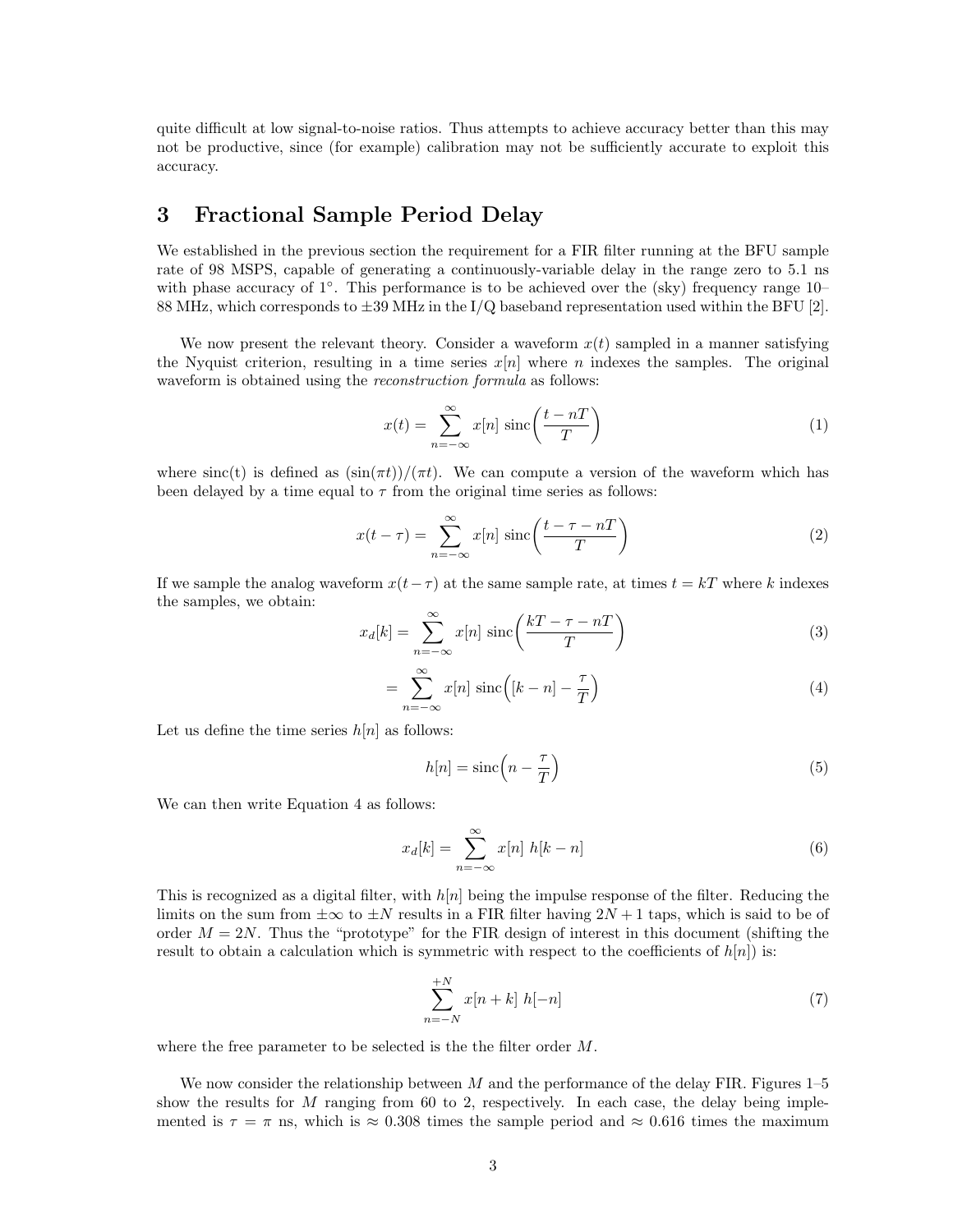

Figure 1:  $M = 60$  Delay FIR.

delay required. Each figure consists of three panels: The top panel shows  $h[n]$ , whereas the middle and bottom panels show the magnitude and phase response, respectively, of the FIR. The phase response in each case has been modified to remove the unavoidable pipeline delay (equal to  $MT/2$ and constant with respect to  $\tau$ ) and desired delay ( $\tau$ ), so that result shown in each case is deviation from the ideal response.

A summary of results is shown in Figure 6. We note that it requires a 61-tap  $(M = 60)$  FIR to achieve a phase accuracy of 1.0° over 10–88 MHz. Reducing the number of taps increases the maximum phase error, as expected. However, note that reducing  $M$  also reduces the rate of ripple in the phase response, which may be a consideration in subsequent processing. Further, even the smallest M's considered here yield maximum phase error less than 10°. The magnitude response appears to be quite reasonable in all cases except perhaps  $M = 2$ .

In conclusion, there appears to be no obvious optimal choice of  $M$ . The proposed selection strategy is therefore to select the largest  $M$  that will fit in largest FPGA that the budget will permit. FPGA power consumption may also influence this decision. It may be useful to conduct a study to determine the relationship between per-antenna phase error and resulting sidelobe levels, which may provide some further insight as to how to optimally select M.

Finally, it should be noted that for any M it is simple to modify  $h[n]$  to make the phase error exactly zero at any one desired frequency. So, for example, if the principal frequency of observation is 38 MHz, then it can be arranged for the phase error associated with each delay to be exactly zero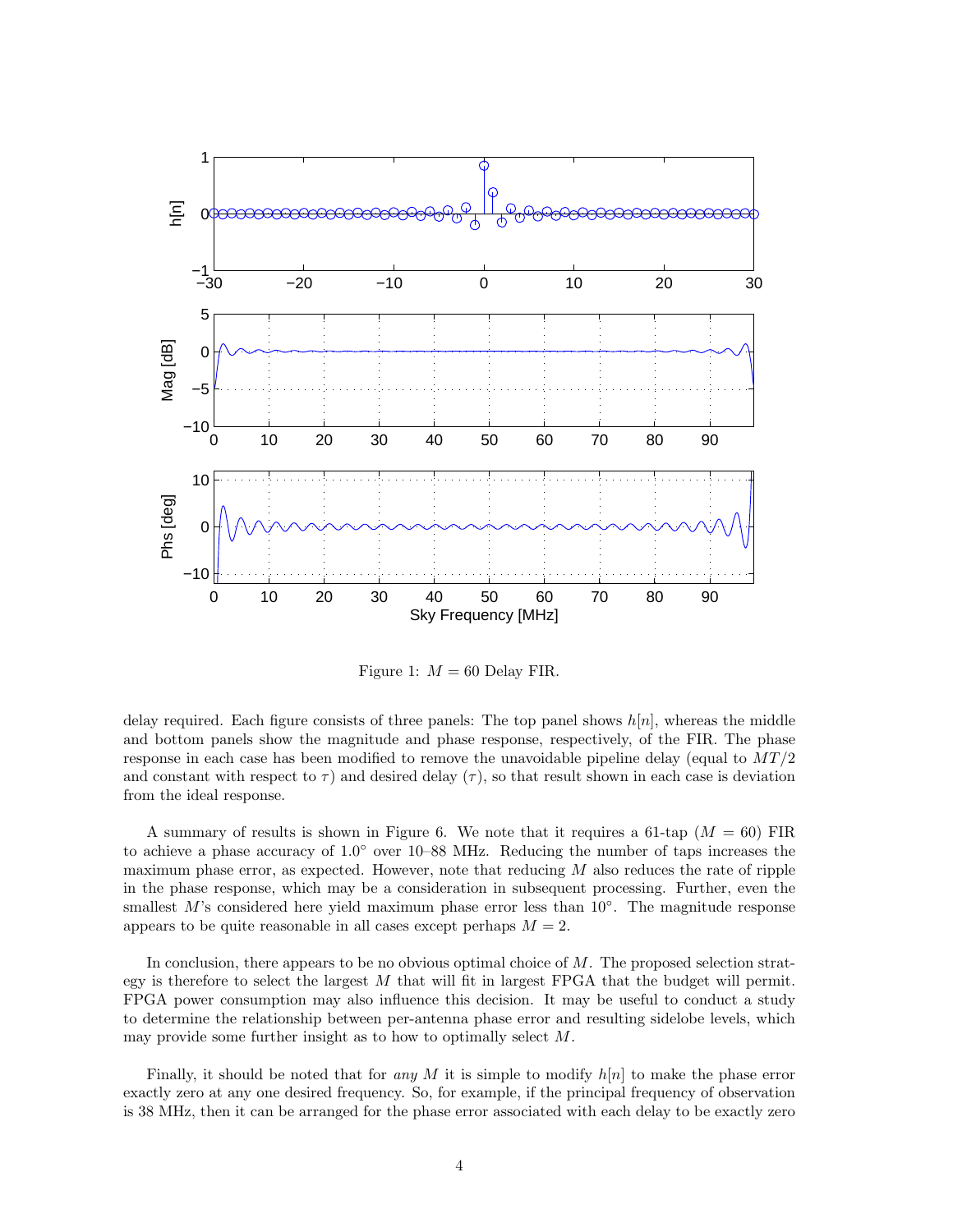

Figure 2:  $M = 20$  Delay FIR.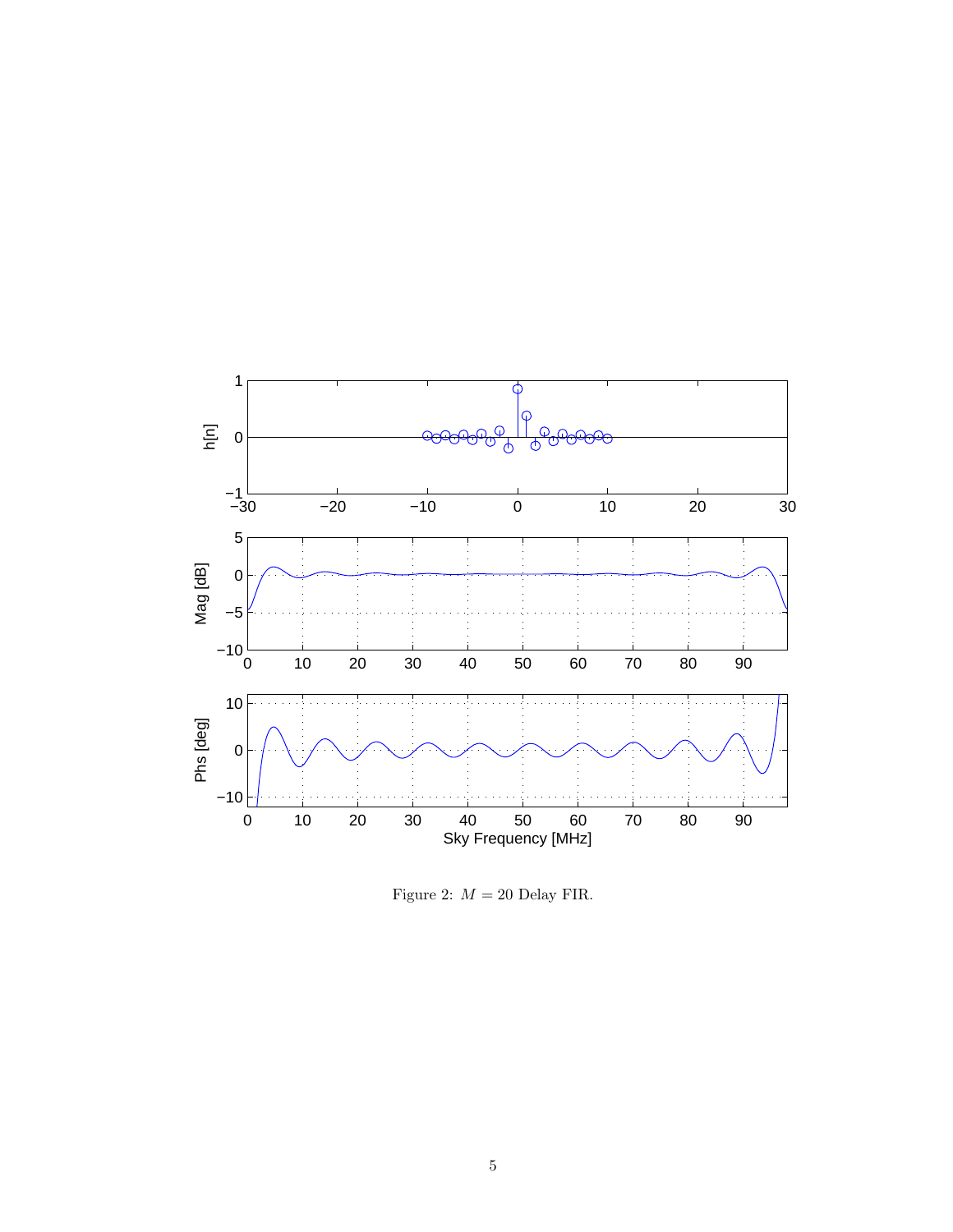

Figure 3:  $M = 10$  Delay FIR.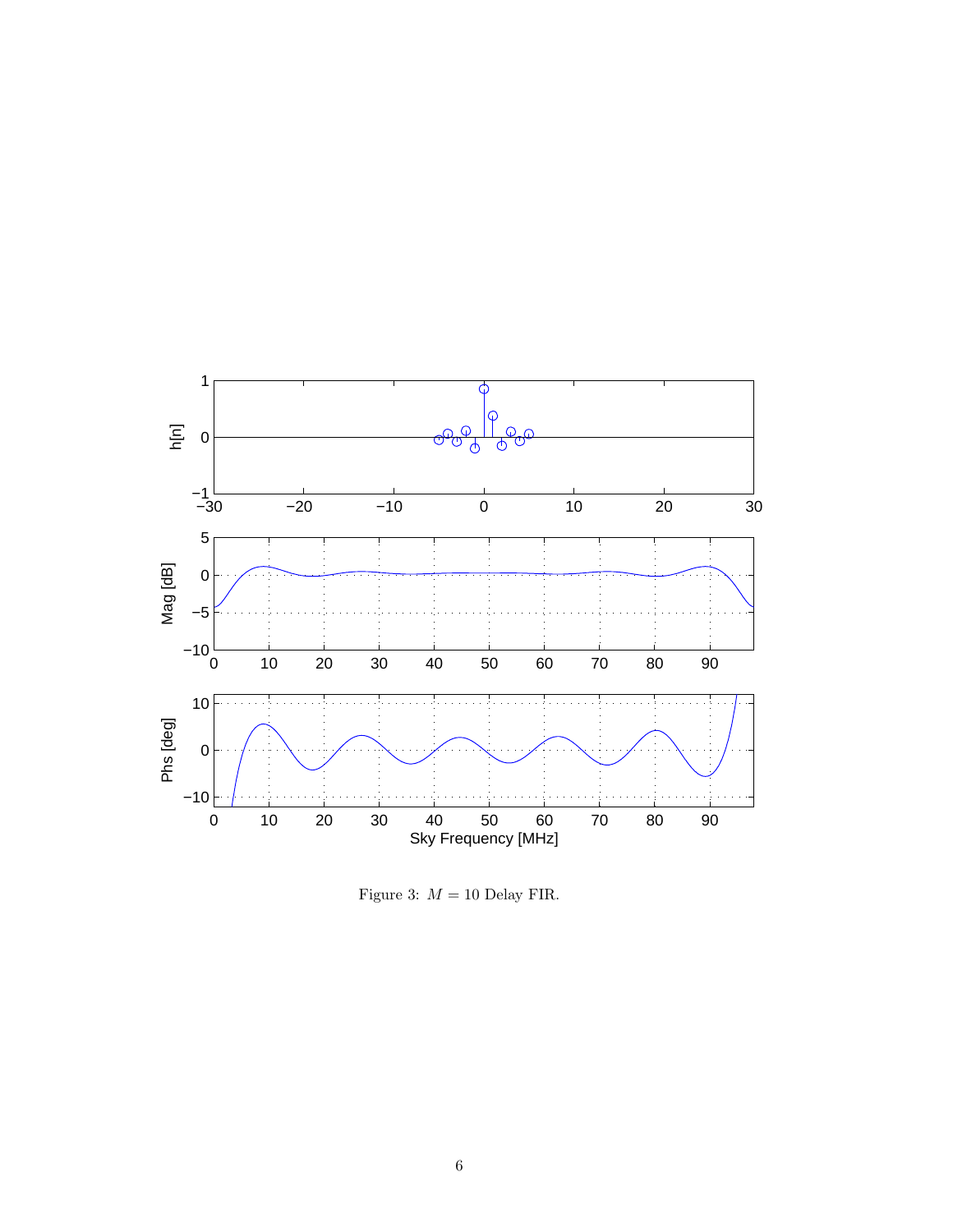

Figure 4:  $M = 4$  Delay FIR.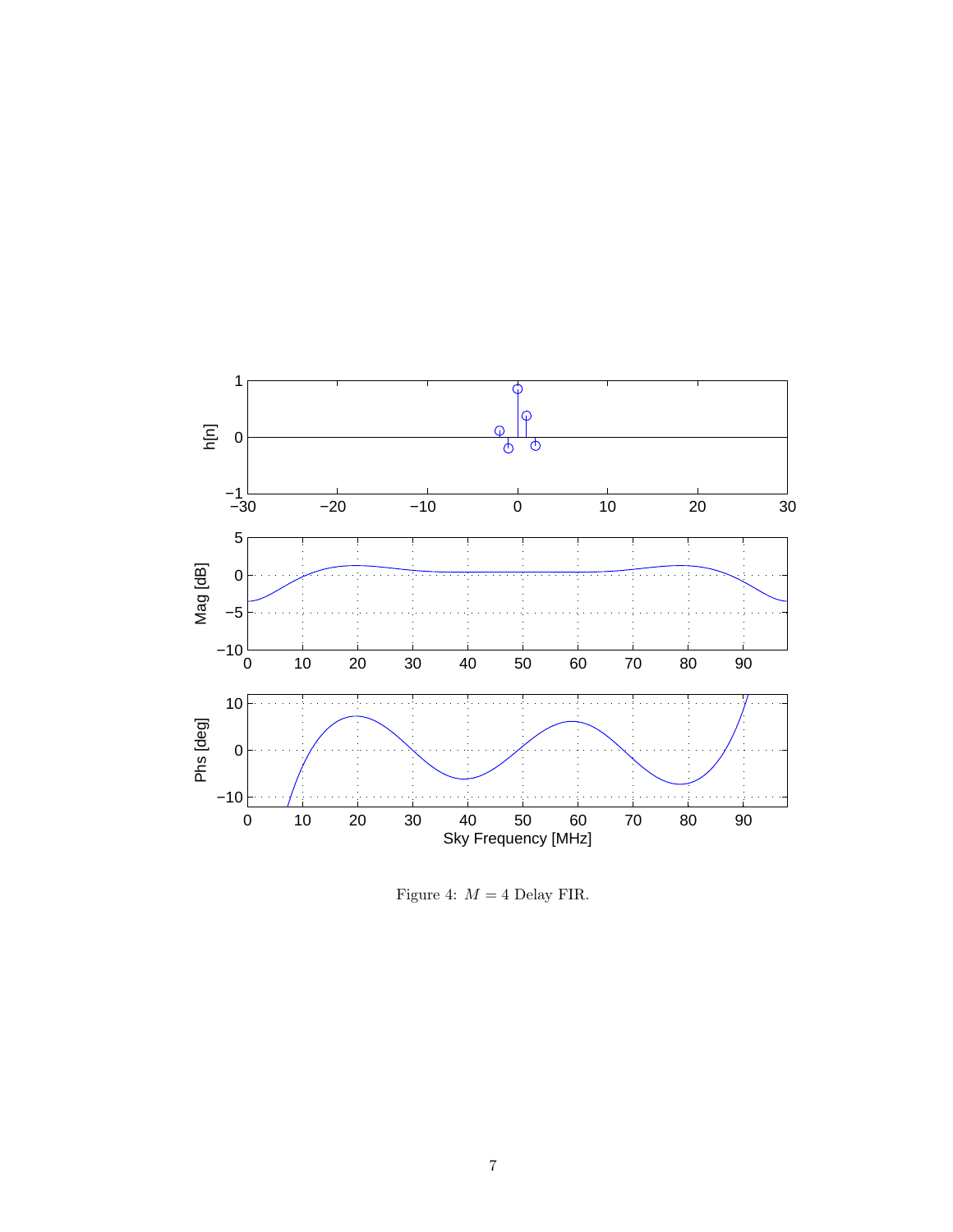

Figure 5:  $M = 2$  Delay FIR.

| М              |                | Mag. $[dB]$ |         | Phase [deg] Coeff. Dyn. Range [dB] |
|----------------|----------------|-------------|---------|------------------------------------|
| 60             | 30             | $0.2\,$     | $1.0\,$ | 40                                 |
| 40             | 20             | 0.3         | 1.4     | 36                                 |
| 20             | 10             | 0.4         | 2.5     | 30                                 |
| 10             | 5              | $1.1\,$     | 4.3     | 25                                 |
| 4              | $\overline{2}$ | $1.3\,$     | 7.3     | 18                                 |
| $\overline{2}$ |                | $1.3\,$     | 9.6     | 13                                 |

Figure 6: Summary of Figures 1–5. "Mag." and "Phase" refer to the maximum deviations from ideal response in the sky frequency range 10–88 MHz. "Coeff. Dyn. Range" is coefficient dynamic range; specifically, the ratio of the maximum magnitude of a coefficient of  $h[n]$  to the minimum magnitude of a coefficient of  $h[n]$ , intended to convey some notion of the number of bits required to accurately express the coefficients digitally.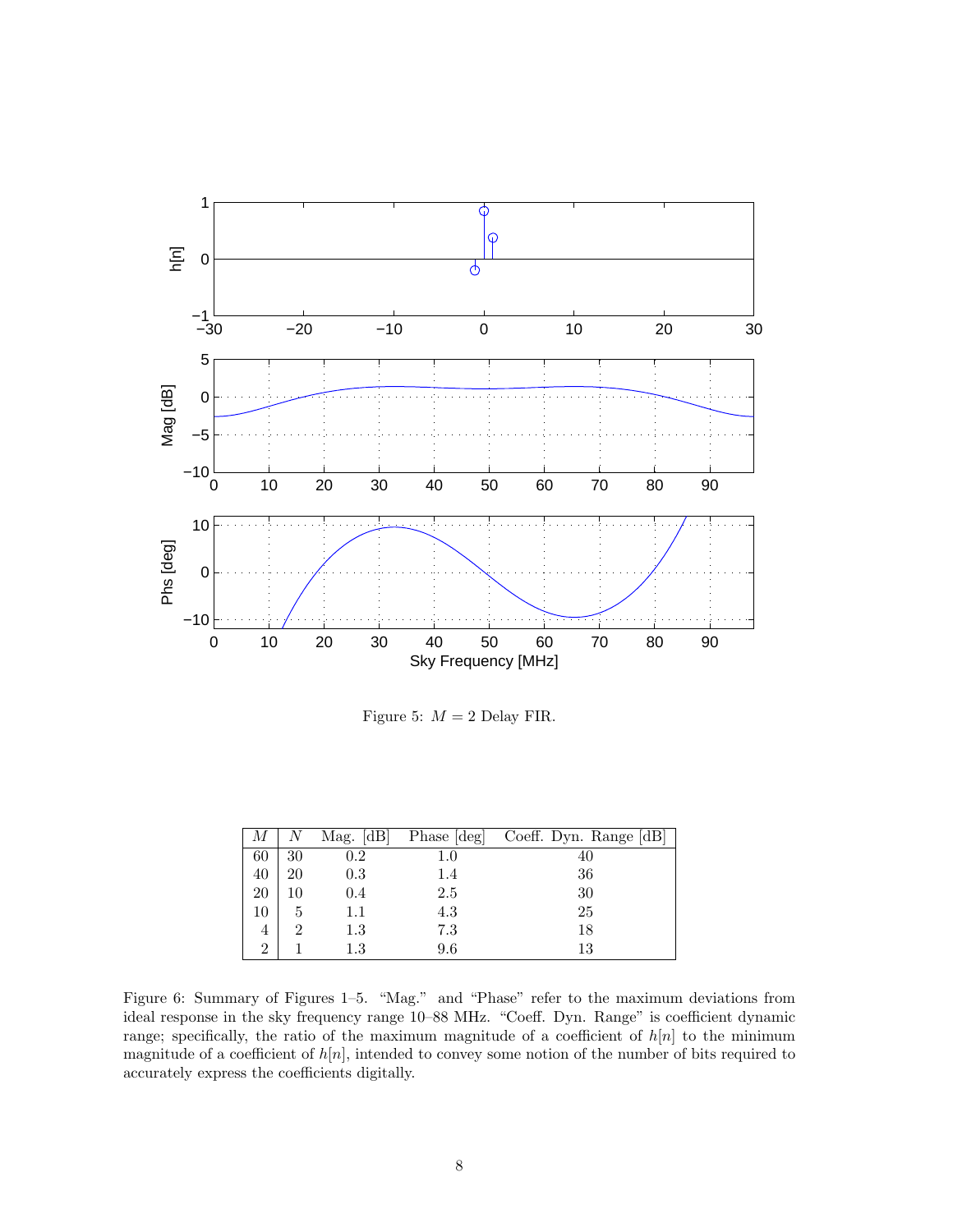at 38 MHz. The phase error will obviously increase with increasing separation from this nominal frequency, however.

### 4 Summary

The proposed strategy for LWA beamforming is summarized as follows:

- A delay FIFO of length 50 implemented in the DIG subsystem, intended primarily to equalize cable delays to an accuracy of 1 sample period at 196 MSPS.
- A delay FIFO of length 34 implemented at the input of each BFU, intended to introduce geometrical delays for delay-and-sum beam pointing to an accuracy of 1 sample period at 98 MSPS.
- A delay-inducing FIR filter following the BFU delay FIFO, intended to introduce a continuouslyvariable delay in the range 0–5.1 ns as a fine correction to the delay FIFO. It was demonstrated (by example, using  $\tau \approx 0.308T$ ) that this FIR can be implemented with as few as 3 taps for phase accuracy of  $\leq 10^{\circ}$  over the range of sky frequencies (10–88 MHz), and that 61 taps are required to improve accuracy to  $\leq 1^{\circ}$ .
- After delay, the result should be processed to convert the raw linear polarizations to calibrated circular polarizations. The method is described in LWA Memo 106 [3].
- Beamforming is accomplished by adding the results, yielding sample streams representing LHCP and RHCP beams.